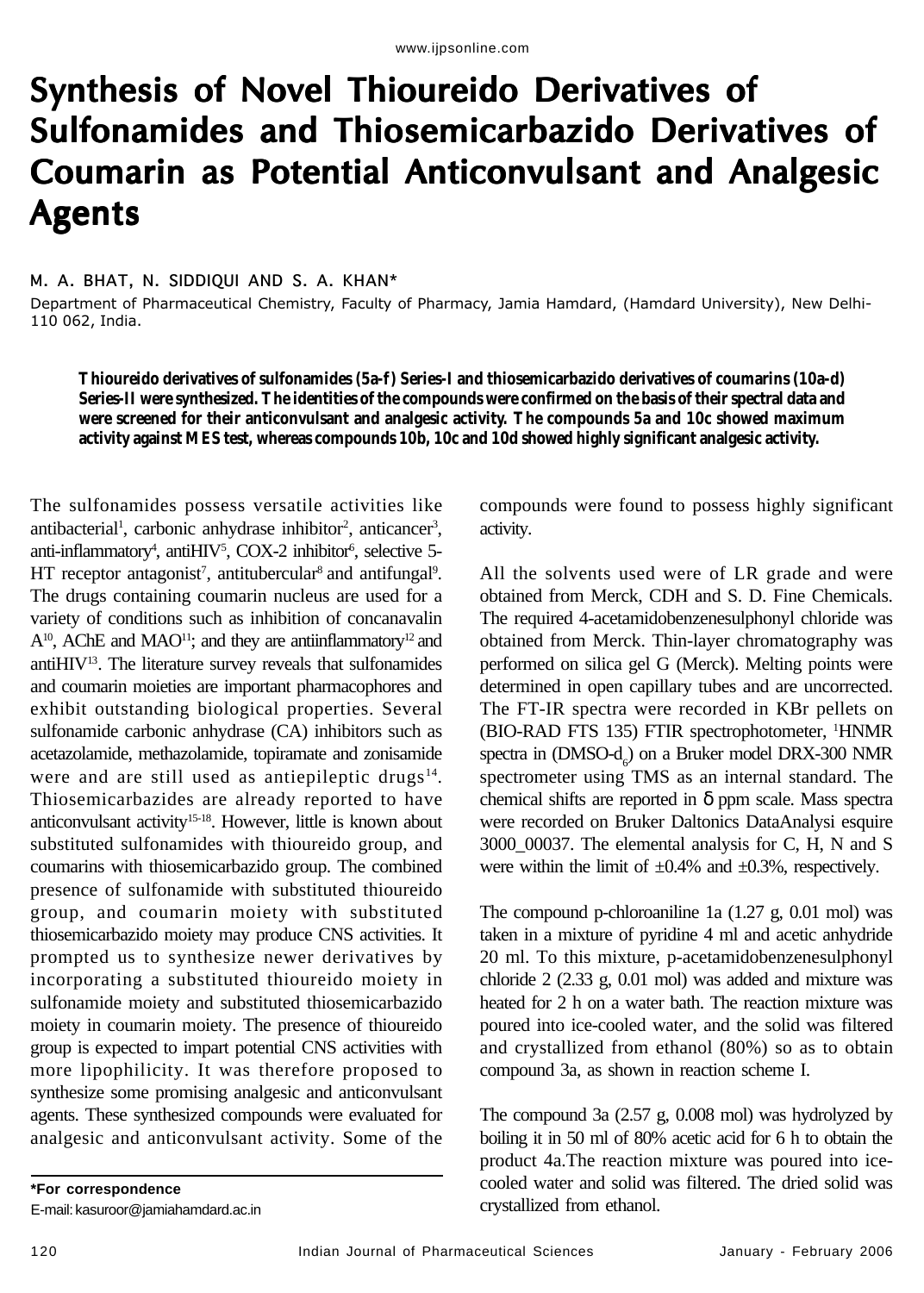

**Reaction Scheme – I**

Compound 4a (1.66 g, 0.006 mol) was refluxed in 25 ml ethanol with methyl isothiocyanate (0.43 g, 0.006 mol) for 2 h. The solid product 5a was filtered and re-crystallized from ethanol. Yield: 68%, mp: 150°, IR: 3313-3204 (-NH),  $1172$  (-C=S),  $1310$  (-NHSO--<sub>2</sub>) cm<sup>-1</sup>. <sup>1</sup>HNMR (DMSO-d<sub>6</sub>) δ ppm: 7.58-7.61, J=14 Hz, (d, 4H, Ar-H), 7.32-7.35, J=14 Hz (d, 4H, Ar--H), 2.04 (s, 3H, CH<sub>3</sub>), 10.07 (bs, 1H, -N; bs, 2H, -NHC=S), m/z=339 M+ . The compounds 5b, 5c, 5d, 5e, 5f have been prepared by following the method of preparation of compound 5a.

Salicylaldehyde 6 (1.22 g, 0.01 mol) and diethylmalonate 7 (1.6 g, 0.01 mol) were dissolved in ethanol to give a clear solution. Few drops of piperidine were added and refluxed for 5 h. The contents were concentrated to small volume. The reaction mixture was poured onto crushed ice; product separated out was filtered and crystallized from ethanol; it gave white shiny crystals which were TLC pure. Yield: 90%, mp: 120°, IR: 1710 (CO, coumarin), 1670 (C=O), 1750 (-C=O, ester), 1200 (C=O, str.) cm<sup>-1</sup>, <sup>1</sup>HNMR (DMSO-d<sub>6</sub>) δ ppm: 7.5 (m, 4H, Ar-H),

8.1 (s, 1H, Ar-H), 1.83 (t, 3H, CH<sub>3</sub>), 3.20 (q, 2H, CH<sub>2</sub>), m/  $z = 218$  M<sup>+</sup>.

Compound 8 (2.18 g, 0.01 mol) and hydrazine hydrate (99%) (0.5 g, 0.01 mol) were dissolved in sufficient quantity of ethanol (50 ml) to give clear solution and refluxed for 10 h. The contents were concentrated to half volume and allowed to cool. The solid mass that separated out on cooling was removed by filtering and washed with small amount of ice-cooled ethanol (90%). Yield: 80%, mp °: 136, IR: 3305 (NH), 1700 (CO, coumarin), 1649 (C=O), 1608, 1534 (C=C, Aromatic) cm<sup>-1</sup>, <sup>1</sup>HNMR (DMSO-d<sub>6</sub>) δ ppm: 6.96 (m, 2H, Ar-H), 7.4 (m, 1H, Ar-H), 7.6 (m, 1H, Ar-H), 8.1 (s, 1H, Ar-H), 8.4 (s, 1H, CONH), 8.6 (d, 2H, NH<sub>2</sub>), m/z = 204 M<sup>+</sup>.

A mixture of compound 9 (1.94 g, 0.01 mol) and appropriate phenyl isothiocyanate (1.35 g, 0.01 mol) in 1,4 –dioxan (20 ml) was refluxed for 4 h. The excess of 1,4– dioxan was removed by distillation under reduced pressure. The solid mass of 10a that separated out on cooling was removed by filtration, dried and recrystallized from ethanol. Yield: 70%, mp: 300°, I.R: 3357- 3051(-NH), 1274 (-C=S), 1710 (CO, coumarin), 1670 (C=O), 1110 (C-O-C), 758 (substituted benzene) cm<sup>-1</sup>. <sup>1</sup>HNMR (DMSO–d<sub>6</sub>) δ ppm: 7.44 -7.53 (m, 5H, Ar-H), 6.96 (s, 5H, Ar-H), 6.93 (s, 1H, C-H), 7.77 (s, 2H, -NHC=S), 7.9 (s, 1H,  $-NHC=O$ ),  $m/z = 340 M<sup>+</sup>$ . Scheme-II compounds 10b, 10c, 10d have been prepared by following the method of preparation of compound 10a (reaction scheme II)

The anticonvulsant activity was performed according to the method of Krall et al<sup>19</sup>on Swiss mice of either sex weighing between 25 and 30 g, kept under standard condition at an ambient temperature of 25±2°. Food and water were withdrawn prior to the experiments. The suspension of standard drug and test compounds were prepared in 0.5% CMC. Phenytoin (20 mg/kg) and test compounds (20 mg/kg) were administered orally. After 1 h, they were subjected to supramaximal electroshock of current intensity 50 mA, 60 Hz for 0.2s duration by electroconvulsometer through corneal electrodes, and presence or absence of extensor response was noted. Animals in which extensor response was abolished were taken as protected mice.

The analgesic activity was performed according to Naik *et al*<sup>20</sup> on Swiss mice of either sex, age-2 mo  $(25-30 g)$ . The Swiss mice were kept under standard conditions at an ambient temperature of  $25\pm2^{\circ}$ , and food and water were withdrawn prior to the experiments. The suspension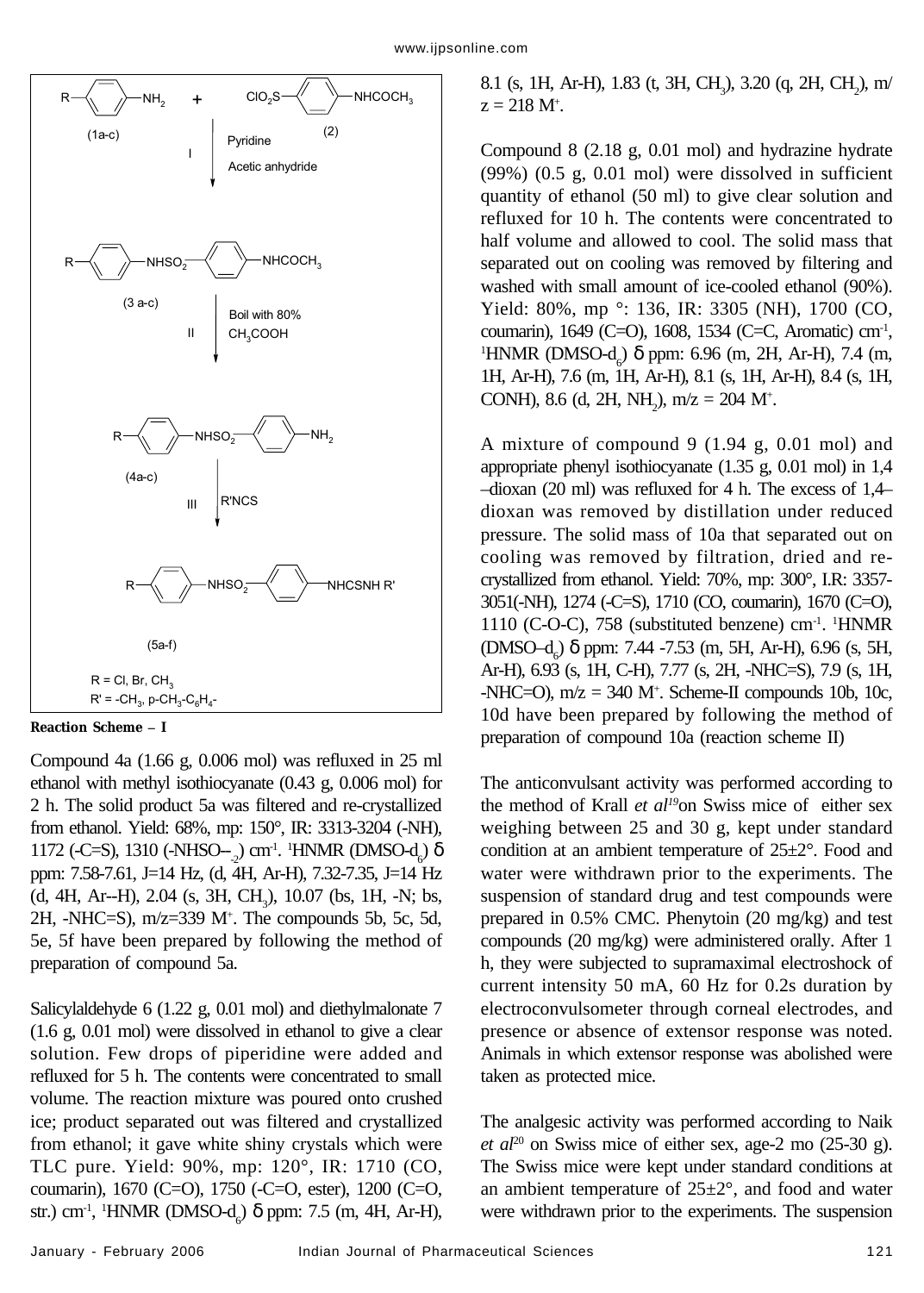

### **Reaction Scheme – II**

of standard drug and test compounds were prepared in  $0.5\%$  CMC. Diclofenac potassium  $(20 \text{ mg/Kg})$  and test compounds (20 mg/kg) were administered orally. In this method, physical pressure was used as a source of pain. The mice were pre-screened for analgesic action of physical pressure on tail. Only those mice showing biting tendency to clip within 1s were selected. These mice were then divided into 12 groups of 6 animals each. The test compound (20 mg/kg p.o.) suspended in 0.5% CMC was administered orally. After 45 min, the physical pain was produced by applying the clip on the last portion of the 1 cm of tail of mice, and biting tendency to the clip of mice was recorded in seconds as a reaction time. The increase in reaction time against the physical pain after treatment with compounds to be tested was considered as the protective index of the analgesic activity. The percentage increase in reaction time (as index of analgesia) was then calculated. All the animal experiment protocols have met with the approval of the Institutional Animal Ethics Committee.

Novel sulfonamide derivatives (5a-f) were synthesized by condensation of p-substituted sulfonamide derivatives with alkyl/aryl isothiocyanates using ethanol as solvent, and novel coumarin derivatives (10a-d) were synthesized by condensation of coumarin hydrazide with alkyl/aryl isothiocyanate using 1,4-dioxan as solvent. Their Rf value, melting point, elemental analysis, IR, <sup>1</sup>HNMR and mass spectra characterized the synthesized compounds (Tables 1 and 2). They were screened for their analgesic and anticonvulsant activity and results are present in table 3. Analgesic activity was performed on Swiss Albino mice using diclofenac potassium as standard drug (20 mg/kg p.o.) by tail-compression method. Compound 5f ( $R = CH_3$ ,  $R' = p\text{-CH}_3C_6H_4$ ) is found to be highly significant in Series-I of synthesized compounds. Compounds 10b ( $R =$  $p\text{-}CIC_{6}H_{5}$ ), 10c (R = p-Br  $C_{6}H_{4}$ ) and 10d (R = p- $CH_3C_6H_4$ ), showed highly significant activity in Series-II of synthesized compounds. Anticonvulsant activity was performed on Swiss Albino mice using phenytoin as standard drug (20 mg/kg p.o.) by MES (maximal electroshock seizure method). Compound 5b**,** having (R = Cl,  $R' = p\text{-CH}_3C_6H_4$ ) showed maximum anticonvulsant activity in Series-I of synthesized compounds. Compound 10c, where R is p-bromophenyl substituted, showed

| Compd.No.       |                                                    | R¢                                                 | Mol. Formula#                                                            | Yield (%) | m.p $(^0C)$ | Rf values TEF $(5:4:1)$ |
|-----------------|----------------------------------------------------|----------------------------------------------------|--------------------------------------------------------------------------|-----------|-------------|-------------------------|
| 5a              |                                                    | CН                                                 | $C_{14}H_{14}N_{3}S_{2}O_{3}Cl$                                          | 68        | 150         | 0.70                    |
| 5b              |                                                    | $p$ -CH <sub>2</sub> C <sub>4</sub> H <sub>4</sub> | $C_{20}H_{18}N_{3}S_{2}O_{2}Cl$                                          | 70        | 160         | 0.75                    |
| 5c              | Br                                                 | CH.                                                | $C_{14}H_{14}N_3S_2O_2Br$                                                | 60        | 140         | 0.80                    |
| 5d              | Br                                                 | $p$ -CH <sub>3</sub> C <sub>6</sub> H <sub>4</sub> | $C_{20}H_{18}N_3S_2O_2Br$                                                | 65        | 130         | 0.87                    |
| 5e              | CH,                                                | CH,                                                | $\mathsf{C}_{15} \mathsf{H}_{17} \mathsf{N}_3 \mathsf{S}_2 \mathsf{O}_2$ | 55        | 135         | 0.79                    |
| 5f              | CH,                                                | $p$ -CH <sub>3</sub> C <sub>6</sub> H <sub>4</sub> | $C_{21}H_{21}N_3S_2O_2$                                                  | 60        | 119         | 0.80                    |
| 10a             | С,Н,                                               |                                                    | $C_{17} H_{14} N_3 O_3 S$                                                | 70        | 300         | 0.80                    |
| 10 <sub>b</sub> | p-ClC,H                                            |                                                    | $C_{17}H_{13}N_{2}O_{3}SCl$                                              | 65        | 120         | 0.75                    |
| 10 <sub>c</sub> | p-BrC <sub>c</sub> H                               |                                                    | $C_{17}H_{13}N_{3}O_{3}SBr$                                              | 68        | 180         | 0.83                    |
| 10d             | $p$ -CH <sub>3</sub> C <sub>6</sub> H <sub>4</sub> |                                                    | $C_{18}H_{16}N_3O_3S$                                                    | 69        | 250         | 0.90                    |

 $^{\#}C$ , H and N are within the limit of  $\pm$  0.4%, S  $\pm$  0.3%.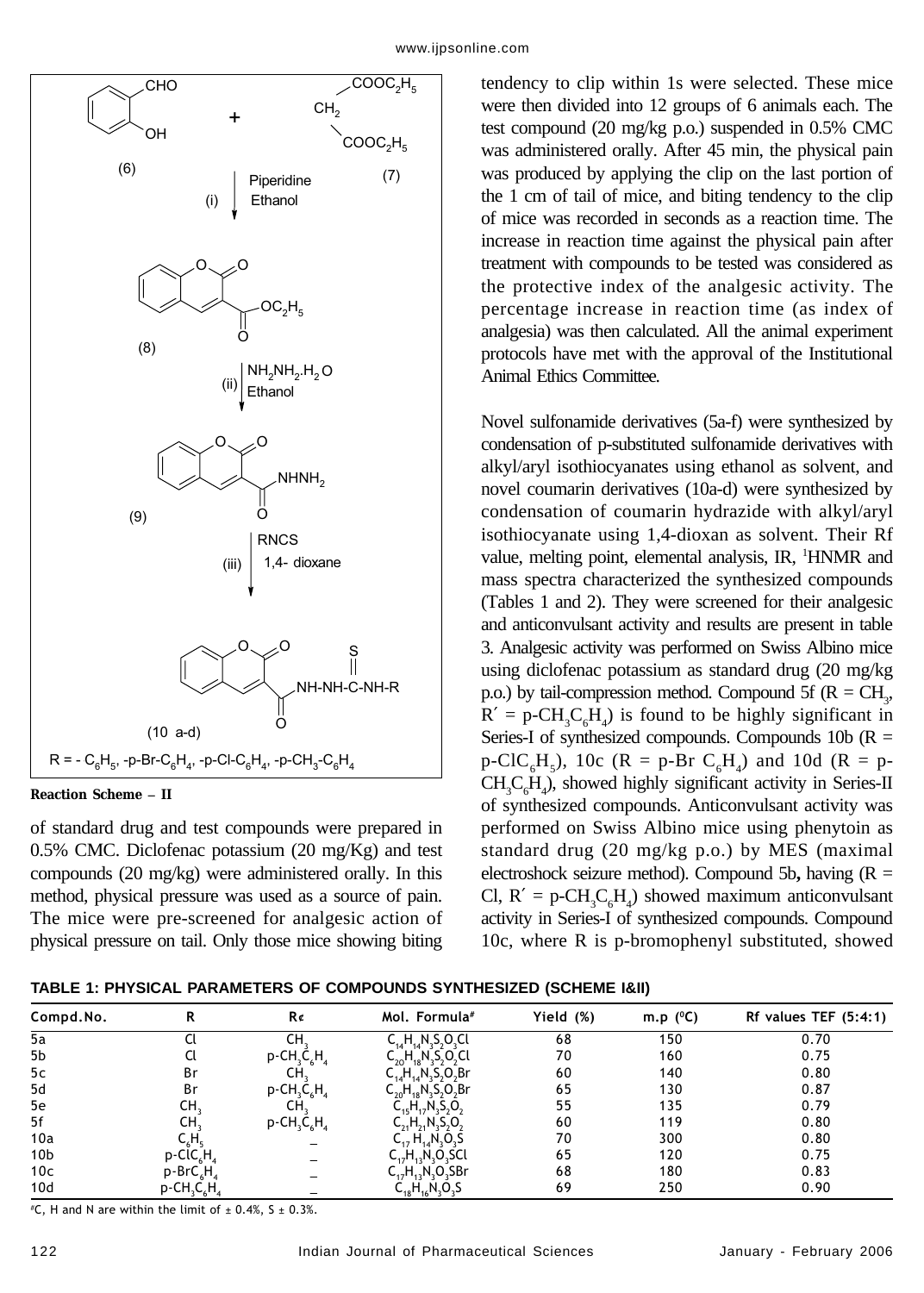#### www.ijpsonline.com

#### **TABLE 2: CHARACTERIZATION DATA OF THE SYNTHESIZED COMPOUNDS**

| Compd.          | <sup>1</sup> HNMR (d ppm), Mass, IR (cm <sup>-1</sup> , KBr)                                                                                                                                                                                  |
|-----------------|-----------------------------------------------------------------------------------------------------------------------------------------------------------------------------------------------------------------------------------------------|
| 5а              | 7.58-7.61, (J = 14 Hz, d, 4H, Ar-H), 7.32-7.35 (J = 14 Hz, d, 4H, 0Ar--H), 2.04 (s, 3H, CH <sub>3</sub> ), 10.07 (bs, 1H, -NH, bs, 2H-<br>NHC=S) 3313-3204 (-NH), 1172 (-C=S), 1310 (-NHSO-- <sub>-2</sub> ); m/z = 339 M <sup>+</sup>        |
| 5b              | 7.5-7.6, (J = 12 Hz, d, 4H, Ar-H), 7.3 (m, 8H, Ar-H), 2.0 (s, 3H, CH <sub>3</sub> ), 7.21 (bs, 2H, -NHC=S), 7.3 (bs, 1H, -NH); 3310-<br>3195 (-NH), 1261 (-C=S), 1317 (-NHSO <sub>2</sub> ); m/z = 415 M <sup>+</sup>                         |
| 5c              | 7.54-7.57, (J =14 Hz, d, 4H, Ar-H), 7.44-7.47 (J =12 Hz, d, 4H, Ar H), 2.04 (s, 3H,CH <sub>3</sub> ) 10.07 (bs,1H,-NH; bs, 2H,-<br>NHC=S) ; 3290-3127 (-NH), 1264 (-C=S), 1321 (-NHSO <sub>2</sub> ) ; m/z = 383 M                            |
| 5d              | 7.5 (J =12 Hz, d, 4H, Ar-H), 7.4 (m, 8H, Ar-H), 2.04 (s, 3H, CH <sub>3</sub> ), 10.07 (bs,1H,-NH; bs,2H,-NHC=S); 3327-3272 (-NH),<br>1240 (-C=S), 1320 (-NHSO <sub>2</sub> <sup>+</sup> ) <sup>3</sup> ; m/z = 459 M <sup>+</sup>             |
| 5e              | 7.44-7.46 (J= 12 Hz, d, 4H, Ar-H), 7.06-7.09 (J = 12 Hz, d, 4H, Ar-H), 2.01 (s, 6H-CH <sub>3</sub> ), 9.84 (bs, 1H-N; 2H-NHC=S);<br>3301-3190 (-NH), 1257 (-C=S), 1312 (-NHSO, ); m/z = 319 M <sup>+</sup>                                    |
| 5f              | 7.46-7.48 (J =12 Hz, d, 4H, Ar-H), 7.07-7.14 (m, 8H, Ar-H), 2.26 (s, 6H, -CH,), 7.21 (bs, 2H, -NHC=S), 7.36 (bs, 1H,-NH<br>) ; 3351-3280 (-NH), 1265 (-C=S), 1330 (-NHSO <sub>2</sub> ) ; m/z = 395 M <sup>+</sup>                            |
| 10a             | 7.44-7.53 (m, 4H, Ar-H), 6.96 (s, 4H, Ar-H), 6.93 (s, 1H, -C-H), 7.77 (bs, 1H, -NHC=S), 7.9(s, 1H, -NHC=O); 3357-3051 (-<br>NH), 1274 (-C=S), 1710 (CO, coumarin) ; m/z = 340 M <sup>+</sup>                                                  |
| 10 <sub>b</sub> | 7.67-7.70 (J=12 Hz, d, 4H, Ar-H), 6.78-6.81 (J=12 Hz, d, 4H, Ar-H), 6.97 (s, 2H, -CH <sub>2</sub> ), 7.81 (s, 1H, -NHC=S), 7.53 (s,<br>1H, -NHC=O); 3384-3051 (-NH), 1660 (-C=O), 1232 (-C=S), 1710(co, coumarin); $m/z = 374$ M <sup>+</sup> |
| 10 <sub>c</sub> | 7.66-7.68 (J=12 Hz, d, 2H, Ar-H), 7.37-7.42 (t, 2H, Ar-H), 6.56 (s, 1H, C-H), 7.14 (s, 2H, NHC=S), 7.51 (s, 1H, NHC=O),<br>6.97 (d, 4H, Ar-H); 3422-3110 (-NH), 1689 (-C=O), 1271 (-C=S) $\cdot$ ; m/z = 419 M <sup>+</sup>                   |
| 10 <sub>d</sub> | 7.32-7.53 (m, 4H, Ar-H), 6.97-7.0 (d, 4H, Ar-H), 6.95(s, 1H, C-H), 2.30 (s, 3H, CH, ) 7.65 (s, 2H, -NHC=S), 7.9 (S, 1H, -<br>NHC=0); 3395-3056 (-NH), 1704-1660 (-C=0), 1275 (-C=S); m/z = 383 M <sup>+</sup>                                 |

**TABLE 3: ANALGESIC AND ANTICONVULSANT ACTIVITY OF SYNTHESISED COMPOUNDS**

| S. No.         | *Compd. No.                       | Mean BRT±SEM (sec.) | Mean RT±SEM (sec). | % Increase in BRT. | % protection (MES) |
|----------------|-----------------------------------|---------------------|--------------------|--------------------|--------------------|
|                | 5a                                | $1.25 \pm 0.21$     | $2.75 \pm 0.41$    | 220                | 50                 |
| 2              | 5b                                | $1.5 \pm 0.35$      | $3 \pm 0.35$       | 200*               | $85.7**$           |
| 3              | 5c                                | $2 \pm 0.35$        | $3.5 \pm 0.25$     | $175*$             | 50                 |
| $\overline{4}$ | 5d                                | $2.75 \pm 0.41$     | $4.5 \pm 0.55$     | $163.6*$           | $75*$              |
| 5              | 5e                                | $3.25 \pm 0.41$     | $6 \pm 0.7$        | $184.6*$           | 50                 |
| 6              | 5f                                | $2.5 \pm 0.5$       | $5.75 \pm 0.41$    | 230*               | 50                 |
| 7              | 10a                               | $3.25 \pm 0.73$     | $5 \pm 1.11$       | 153.8              | 00                 |
| 8              | 10 <sub>b</sub>                   | $2.75 \pm 0.41$     | $6 \pm 0.35$       | $218.1*$           | 25                 |
| 9              | 10c                               | $2.5 \pm 0.25$      | $5.25 \pm 0.21$    | $210*$             | $75*$              |
| 10             | 10d                               | $3.0 \pm 0.35$      | $6.25 \pm 0.54$    | 208*               | 62                 |
|                | Diclofenac potassium <sup>#</sup> | $3 \pm 0.35$        | $7.5 \pm 0.5$      | $250*$             |                    |
|                | Phenytoin##                       |                     |                    |                    | 100                |

n=4, \*P<0.05,+: Dose=20 mg/kg p.o., #:Standard for analgesic activity, ##:Standard for anticonvulsant activity.

maximum anticonvulsant activity in Series-II of synthesized compounds.

## **ACKNOWLEDGEMENTS**

We are thankful to Director, RRL, Jammu, for mass spectra; IIT, Delhi, for NMR spectra; and CIF Faculty of Science, Jamia Hamdard, for FTIR. One of the authors (M. A. Bhat) is thankful to UGC for awarding GATE fellowship.

# **REFERENCES**

- 1. Joshi, S. and Khosla, N., **Bioorg. Med. Chem. Lett.,** 2003, 13, 3747.
- 2. Supuran, C.T., Scozzafava, A., Jurca, B.C. and Ilies, M.A., **Eur. J. Med. Chem.,** 1998, 33, 83.
- 3. Scozzafava, A., Mastrolorenzo, A. and Supuran, C. T., **Bioorg. Med. Chem. Lett.,** 2002, 10, 1887.,
- 4. Li. J.J., Anderson, Q.D., Burton, E.G., Cogburn, J.N., Collins, J.T., Garland, D.J., Gregory, S.A., Huang, H.C., Isakson, P.C., Kobaldt,

C.M., Longush, E.N., Norton. M.B., Perkns, W.E., Reinhard, E.J., Serbert, K., Veenhuizen, A.W., Zang, Y. and Rertz, D.B., **J. Med. Chem.,** 1995, 38, 4570.

- 5. Paul, A.A., **Drugs Future.,** 1998, 23, 995.
- 6. Dannhardt, G., Fiebich, B.L. and Schweppenhausser, J., **Eur. J. Med. Chem.,** 2002, 37, 147.
- 7. Bromidge, S. M., Clarke, S E. King, F. D. Lorell, P. J., Newmann, H., Riley, G. Routledge, C. Sereinowska, H. T., Smith, D.R. and Thomas, D.R., **Bioorg. Med. Chem. Lett.**, 2002, 12, 1357.
- 8. Pankaj, P., Sushil, K., Khyati, P. and Hansa P., **Indian J. Chem.**, 1999, 38 (B), 696.
- 9. Briganti, F., Scozzafava, A. and Spuran, C.T., **Eur. J. Med. Chem.,** 1997, 32, 901.
- 10. Tosihhiro, O., Shinichi, Y., Tadashi, K., and Susumu, O., **Jpn. J. Pharmacol**., 2001, 85, 95.
- 11. Corinne, B., Frederic, O., Pierre-Alain, C., Bernard, T., Marco, C., Francesco, L., Cosimo, A. and Angelo, C., **J. Med. Chem.,** 2001, 44, 3195.
- 12. Salvatore, C., Emanuela, M., Carla, B., Giuseppina, C., Domenico, B., Giuseppi, M., Angela, D.S. and Achille. P.C., **Brit. J. Pharmacol**., 2000, 131,1399.
- 13. Yashiro, S., Yoshihira, T., Gisho, H., Michiho, I., Yoshio, T., Olimjon, K.K., Ozodbek, A. and Kuo-Hsing, L., **Chem. Pharm. Bull**., 2001, 49, 877.
- 14. Masereel, B., Rolin, S., Abbate, F., Scozzafava, A. and Supuran, C.T.,